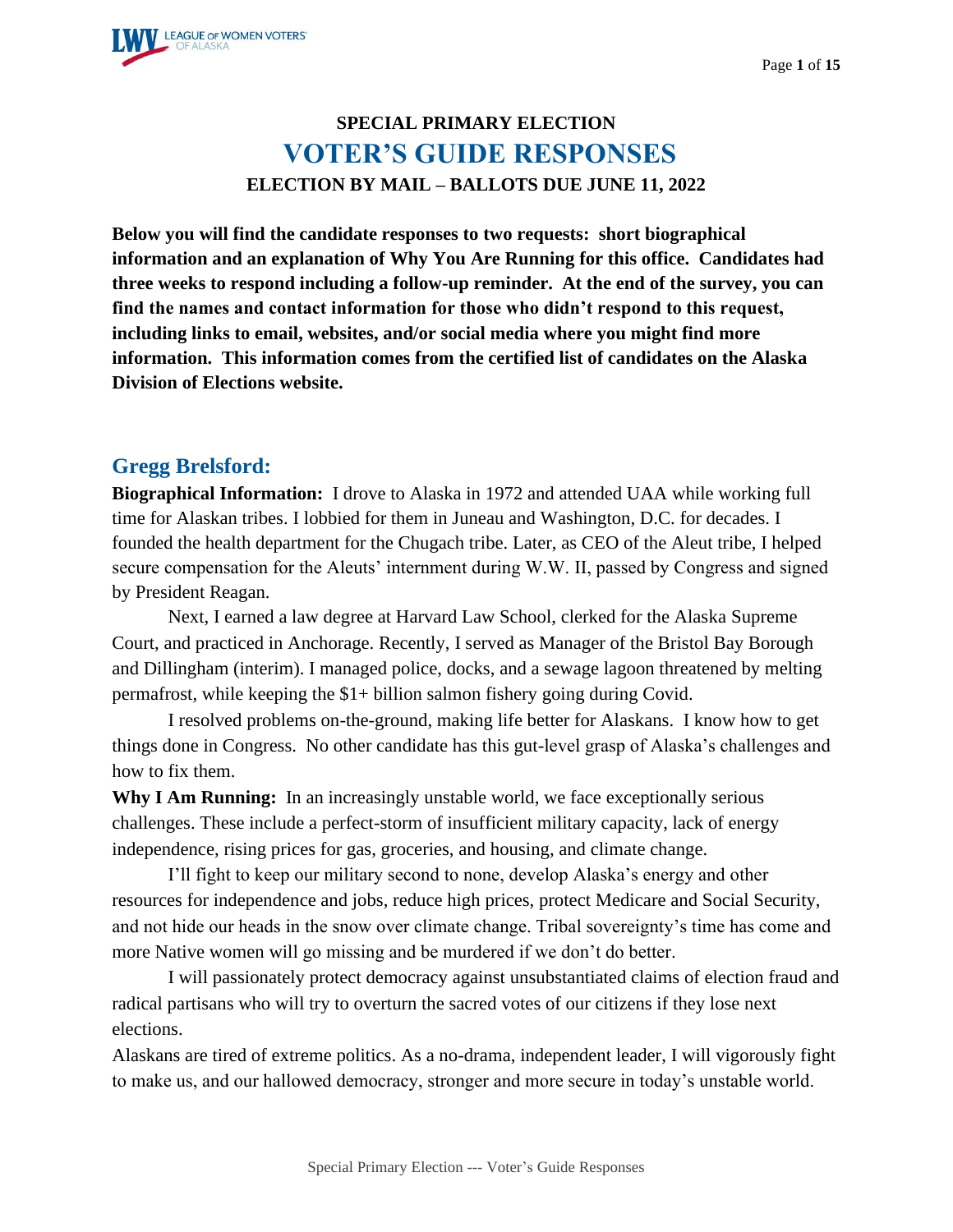

Email address: **[gregg@alaskansforgregg.com](mailto:gregg@alaskansforgregg.com)** Website: **<https://alaskansforgregg.com/>** Facebook: **<https://www.facebook.com/profile.php?id=100070593060621> Twitter:<https://twitter.com/alaskans4gregg>**

#### **Chris Bye:**

**Biographical Information:** I am Chris Bye. The United States Army brought my family and me to Alaska in 2003. Armed with a Biology degree and a Wilderness First Responder Certificate, I use these to pass on the wonders that wild Alaska affords visitors and locals as a fishing guide. You can find us volunteering around Fairbanks, recently as a soccer coach. Twenty years of military experience including numerous leadership courses, leading 634 Soldiers and contractors, handling \$11.5 million budgets, 1235 pieces of equipment, and countless hours interacting with Soldiers, bureaucrats, foreign national leadership and citizenry has provided me with a front row seat to foreign policy and military affairs. I found that respect, dignity, and applying listening skills gets more accomplished than throwing money at an issue. I desire to see Alaskans succeed. As a retired service member and a fishing guide, I am not polluted by the political denominations that infect many other candidates.

**WHY I Am Running:** Have you gone to the voting booth and asked "Is this the best we've got?" or "do any of these people really represent me?"? This election cycle I am running: a wage-earning Alaskan, a neighbor, a coworker, a customer. I cannot sit idly by when professional politicians incur \$30T in debt, support endless wars, tacitly defend the Patriot Act, and ever expand their overreach. The two political parties have traded governance for activism and we are the bill payers. In 1959 we became a state and we are still waiting for DC bureaucrats to hand nearly 36m acres to us. What have our three politicians been doing besides spending money? We continue to educate young professionals and then export them because of limited opportunities here in Alaska- chiefly because of Federal restrictions and bureaucracy. I don't care how you voted in the past; I care how you vote for our future.

Website: [https://itstimealaska.com](https://itstimealaska.com/)

Facebook:<https://www.facebook.com/AlaskasNextCongressman>

## **Arlene Carle**

**Biographical Information:** Born in North Bend, Washington, came to Alaska in 1970 through employment and, except for five years in Montana, have been in Anchorage since. Graduated cum laude with a BBA, Management, from the University of Alaska, Anchorage. I formerly held a variety of positions for a national insurance company. The last five years of employment, I worked as a claims litigation specialist resolving cases through direct negotiation, mediation, arbitration, and court settlement conferences. My father's family emigrated from Ukraine in the late 1800's and my mother's family has been here since before the American revolution. My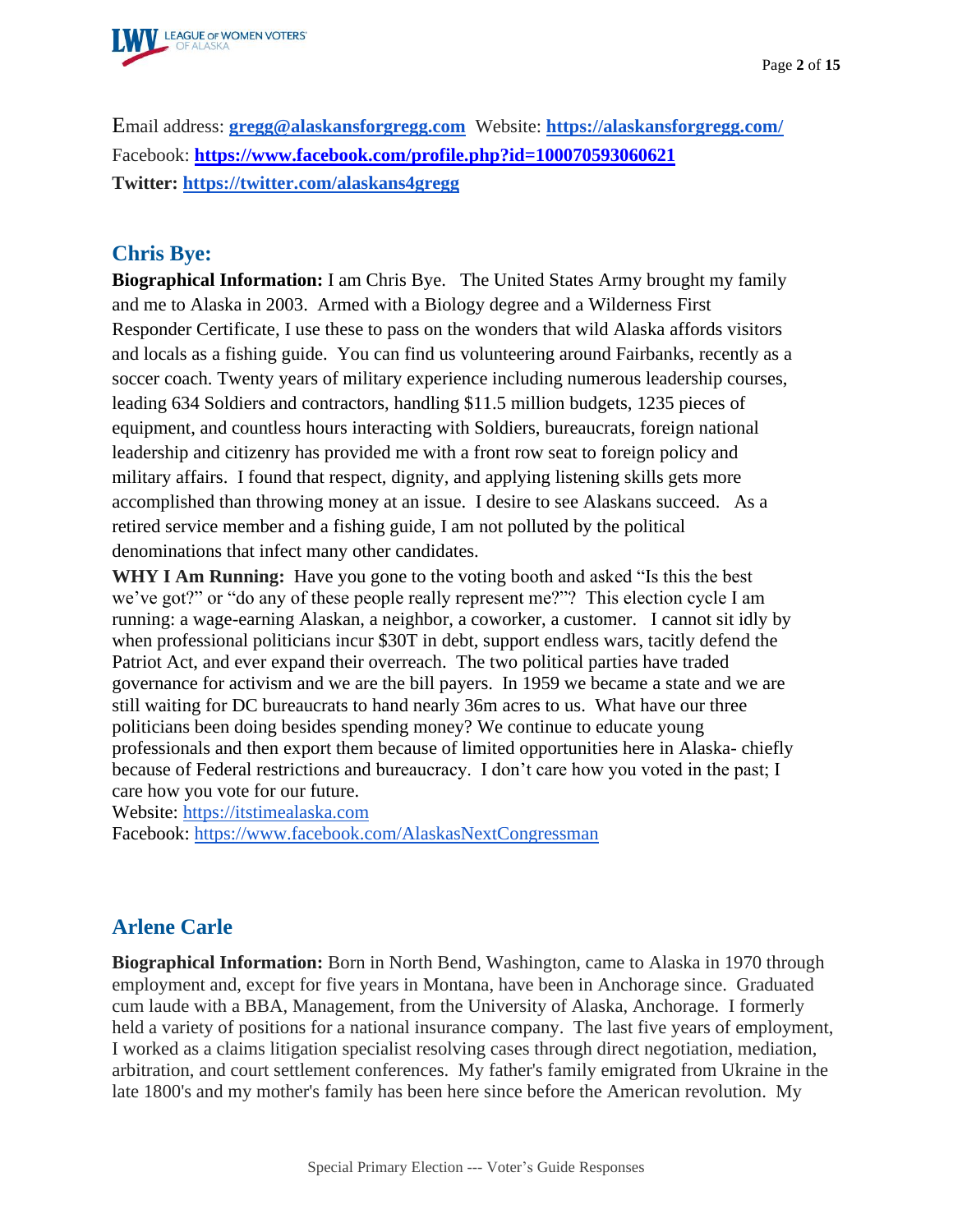

husband and I have a blended family with two girls, four boys, and lots of grandchildren. I was the Director of the Alaska Cribbage Club until recently, the secretary-treasurer for a vacation Homeowner Association in Oregon, and I have volunteered on the road committee in my own subdivision homeowner association.

**Why I Am Running.** I have never before run for political office but my concern for the direction our country is taking has moved me to take the leap. Our founding fathers gave us limited government, liberty, and individual freedom. That is being eroded by a federal government that wants to give us one-size fits all, a government where everything is dictated by a handful of professional politicians in Washington, D.C. The strength of our country comes from having fifty States, each one a possibility for a better idea. I hope in making my voice heard I can contribute to better ideas. Our energy policy is folly given current technology. It's costing jobs, causing inflation, and won't work in Alaska. Windmills freeze. Solar panels need sun. We have communities that are without sun for three months at a stretch. Our schools are failing our students. More money is not the answer. More taxes is not the answer.

Website: [http://akwebsites.com/carle4house.](http://akwebsites.com/carle4house)

#### **John B Coghill Jr**

**Biographical Information:** Born in Fairbanks Alaska, August 15, 1950. Residency in Alaska: 66 years. Military service for 5 years–USAF 1969-1974. Highschool Graduate of Nenana Public Schools. Worked in family businesses, construction work, pastoral service 15 years. Legislative service in House and Senate 22 years total. Currently an Emergency Shelter Director. Married to Luann 47 years, three adult children (Shaun, Joshua and Jayme) and eight grandchildren.

**Why I Am Running**: In this crowded field of candidates, I can understand the difficulty in choosing who to support. So please hear me out as I give you my reasons for running.

As a lifelong Alaskan, military and legislative veteran, I am compelled to offer my service to Alaska. The things I have learned and the people I have met in our communities all over Alaska, and with the many years serving as a church leader and policy maker and legislator, have drawn me to be a part of working to build, protect and promote our state.

I have a tried and true devotion to our people, our constitution, free market economy, individual liberty, and the value of every life. I value our different cultures, communities, economies while drawing us to work together for our state as it grows.

I couldn't face myself if I failed to help our state and nation at a time that we need patriotic, committed seasoned servants. So I offer myself as a candidate.

We who live in Alaska get to be the voice ( I often say Host Committee) of this geography called Alaska; and get to share with the whole world and our sister states. We are the Arctic, the Pacific, The Great Land. We are top of the world for transportation and national defense.

Our land is held in wonder for its grandeur and majesty by visitors and us residents. We get to speak up for this place and should be the most authoritative for her in this world. Website: [coghillforcongress.com](http://coghillforcongress.com/) Email: [john@coghillforcongress.com](mailto:john@coghillforcongress.com)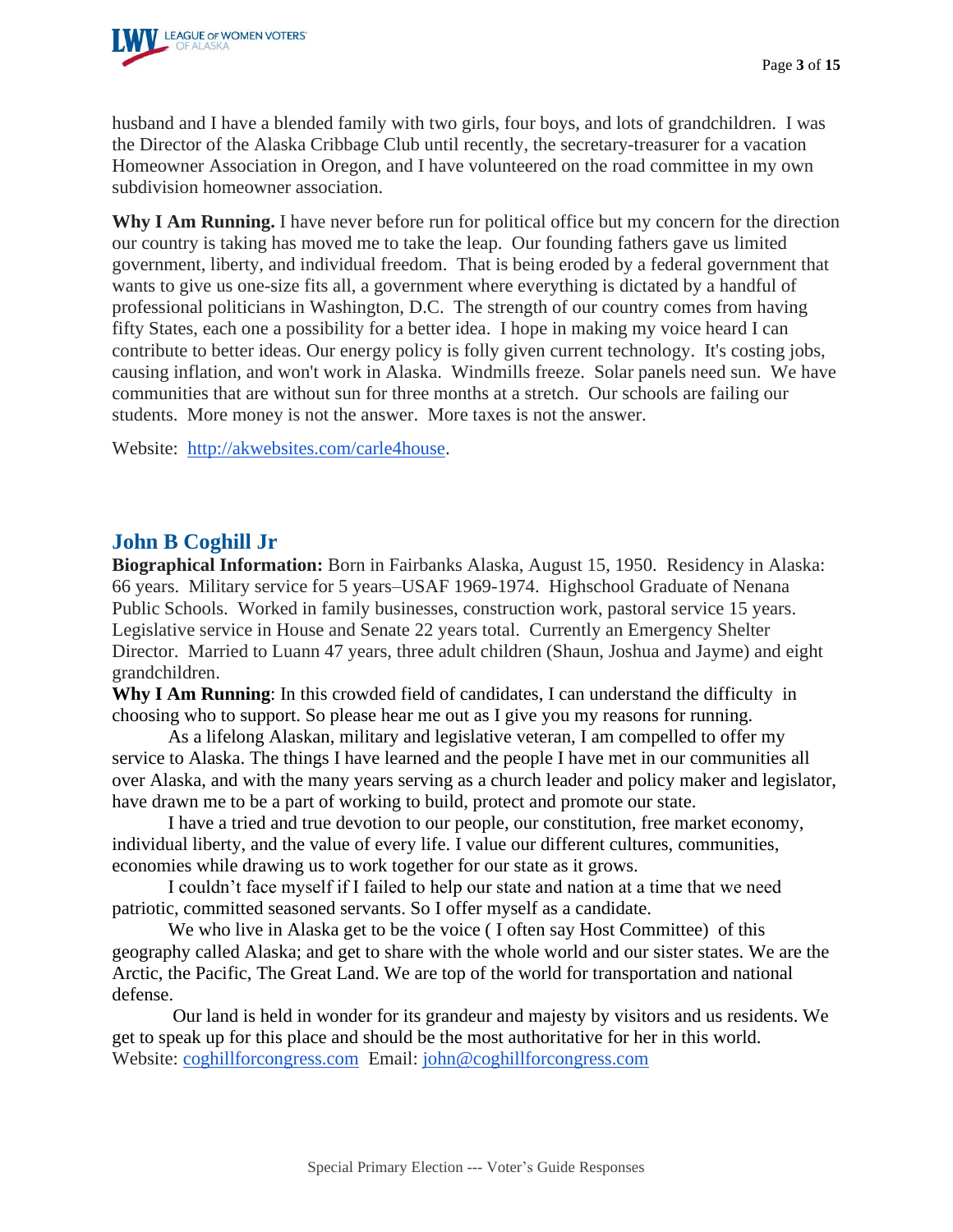

## **Christopher Constant**

**Biographical Information:** My name is Christopher Constant and I am running for Congress because Alaska's best days are ahead, and I see a pathway to get us there. I grew up in Santa Maria California where I was raised by a single mother who instilled in me the value of giving back to my community. I obtained a Bachelor's degree in English from California Polytechnic State University. I came to Alaska 25 years ago to work on a fishing boat but quickly realized I was home. I have worked for Akeela, a behavioral health and substance use disorder treatment provider, since 2011. My official role in public service started in 2009 when I joined the Fairview Community Council. I served in that capacity for nine years, then successfully ran for Anchorage Assembly. I have served the residents of the Municipality of Anchorage for 5 years.

My path to this election started with community service. I have spent thousands of hours volunteering in my community, including nine years on the Fairview Community Council, working to address homelessness and to undo the harmful effects of red-lining practices on the neighborhood. I was elected to the Anchorage Assembly in 2017 and re-elected in 2020. I currently serve as Vice Chair. In this role, I have led on many issues, but the most important to me include the Port of Alaska, resolving homelessness and managing the COVID-19 response for Alaska's largest city.

**Why I Am Running:** Over the past three years, I experienced first-hand how partisan politics have changed our society. Civil discourse has been replaced with something ugly and unrecognizable. I believe public service is about improving the lives of your neighbors in your city and state, not furthering an agenda for a political party at all costs. As a city leader during the COVID-19 pandemic, I worked to implement public safety measures to keep my community safe and our hospitals functioning. I stood strong in my leadership despite being threatened and ridiculed for following the best available science. If elected, I vow to take that resilience to Washington on behalf of Alaska, and to remain respectful to my colleagues. I have a proven record of bettering the lives of my neighbors through my years in local government. I want to work for all Alaskans to provide more hope and opportunity.

Website: <https://constantforcongress.com/>

## **J. Otto Florschutz III**

**Biographical Information:** I live in Wrangell, AK. I attended Beaufort County Community college in NC for 3 years, was elected President of the campus chapter of Gamma Beta Phi my last year. My wife and I raised 4 children.

I have been a commercial fisherman and businessman for 41 years and also worked part-time for Alaska Airlines for 16 years. I fought the US Park Service for fair treatment of commercial fishermen resulting in a precedent set for buy-outs of retired permits. Locally, I have served for 25 plus years on the Wrangell Fish and Game Advisory Committee. Also elected 3 times to serve on the Wrangell Port Commission where we completed many projects including the Wrangell Marine Service Center with a 150 and 300 ton lift. The port hauls boats and local businessmen contract to do the maintenance. Sounds simple but was a hard sell and met opposition in the community.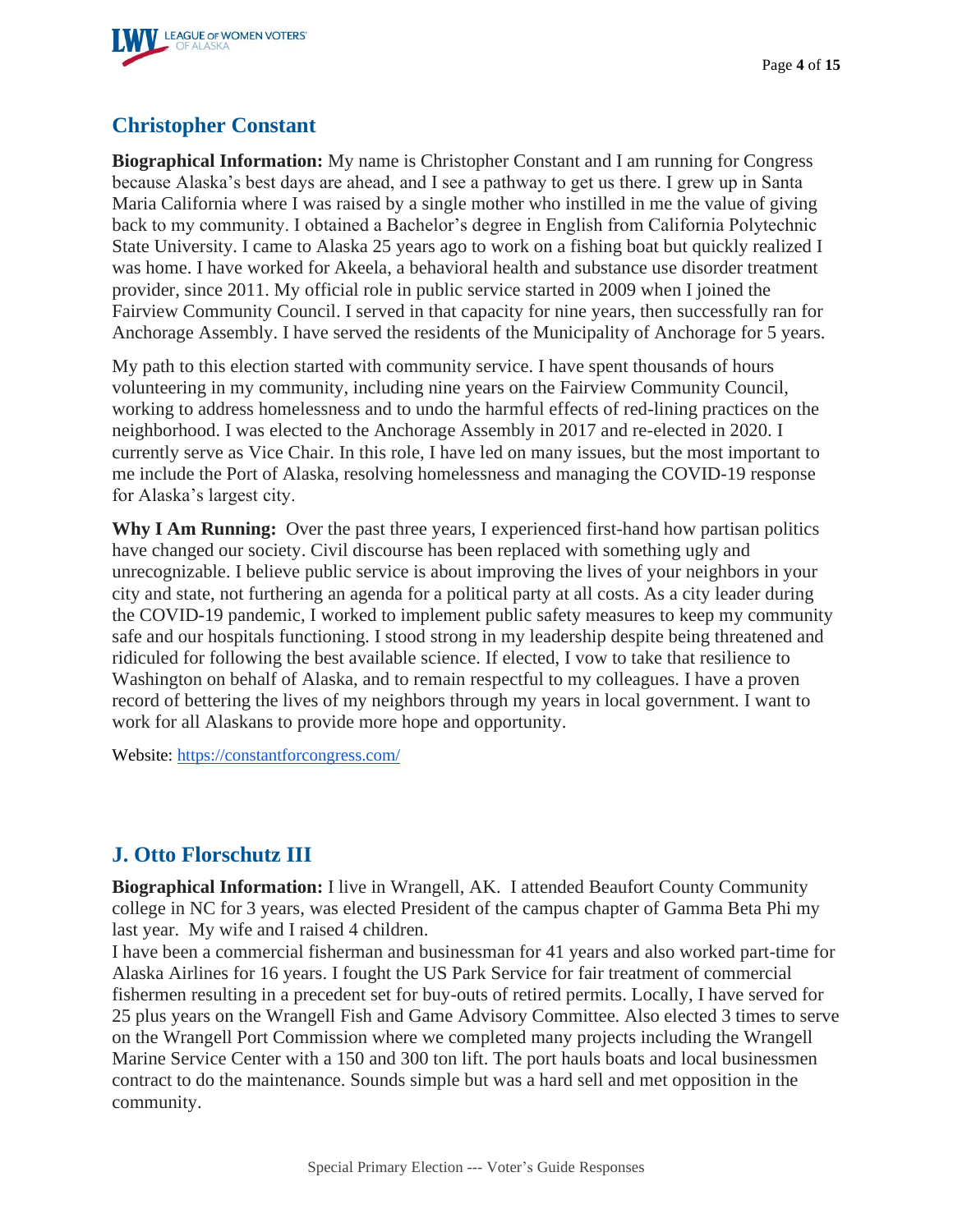

**Why I Am Running:** I am a conservative person with wholesome conservative values: I work hard. I am pro life, besides donating money occasionally to pregnancy centers for ultrasound upgrades I have marched in the Right for Life March in Washington DC 3 times. I am a supporter of the 2nd amendment, I also believe in living within my means which is why I have no yard signs or TV spots. I am running to serve the people of Alaska. Congressman Young along with our Alaska Senators have many things they are working on. I hope to be able to from day one continue to work on those projects. On a national level I have been very disappointed with the current party in power. They have been creating many challenges for common everyday people. It will take a lot of work. One of my talents has been working with others, even in caustic situations and working towards consensus. Besides the community service before mentioned I have served in multiple church positions plus service like shoveling snow and doing repairs for seniors and those needing help.

webpage: [ottoforalaska.com](http://ottoforalaska.com/)

#### **Laurel Anne Foster**

**Biographical Information**: **\***Born in Bethel, Alaska. Length of residency in Alaska: 39 years, Anchorage, Alaska. **\***Family: Two Children 19 years and 14 years, married. **\***Education: Graduated Service High School class of 2001; United States Air Force, Security Forces Apprentice Course, 2008; United States Air Force Paralegal Apprentice Course, 2016; Bachelor of Arts, Justice Administration, 2018; United States Air Force Officer's Training Course, 2020. **\***Occupation(s): Paralegal (Military Criminal Law, Corporate Utility Law, Child Need of Aid under Indian Child Welfare Act, Civil Family Law. **\***Community Service: Mentor - Alaska Military Youth Academy, Covenant House, Priceless; Running Coach, Girls on the Run Southcentral. **\***Other experience: Extensive leadership experience through military and civilian employers.

**Why I Am Running:** I care deeply for my state and the people that live here. It's important that Alaska's representatives reflect the diversity of its communities, and those representatives understand the different challenges these communities face. I am running because I understand both the rich culture of our rural and urban environment and understand one size fits all policy cannot fit such a diverse state. I am a natural advocate who isn't intimidated by the complexity of politics and believe it's time to bring the politics back to the people, who can exercise their power within our Democracy to promote change and ensure accountability of elected officials. It's time to empower the people and to put the people over the politics.

Website: [https://laurelforalaska.com](https://laurelforalaska.com/)

Facebook:<https://www.facebook.com/laurel4alaska>

#### **Al Gross**

**Biographical Information:** My name is Al Gross, and I am running as a nonpartisan Alaskan for US Congress. I was born and raised in Southeast Alaska, and I am Alaskan through-andthrough. My mother, Shari, founded the Alaska League of Women Voters and was the founding executive director of the United Fishermen of Alaska. My father, Avrum, was attorney general of Alaska and worked with Gov. Hammond to create Alaska's Permanent Fund. For almost 25 years my wife Monica and I worked as doctors in Juneau, and we raised our four children there. I understand the importance of healthy communities, including healthcare cost and access, to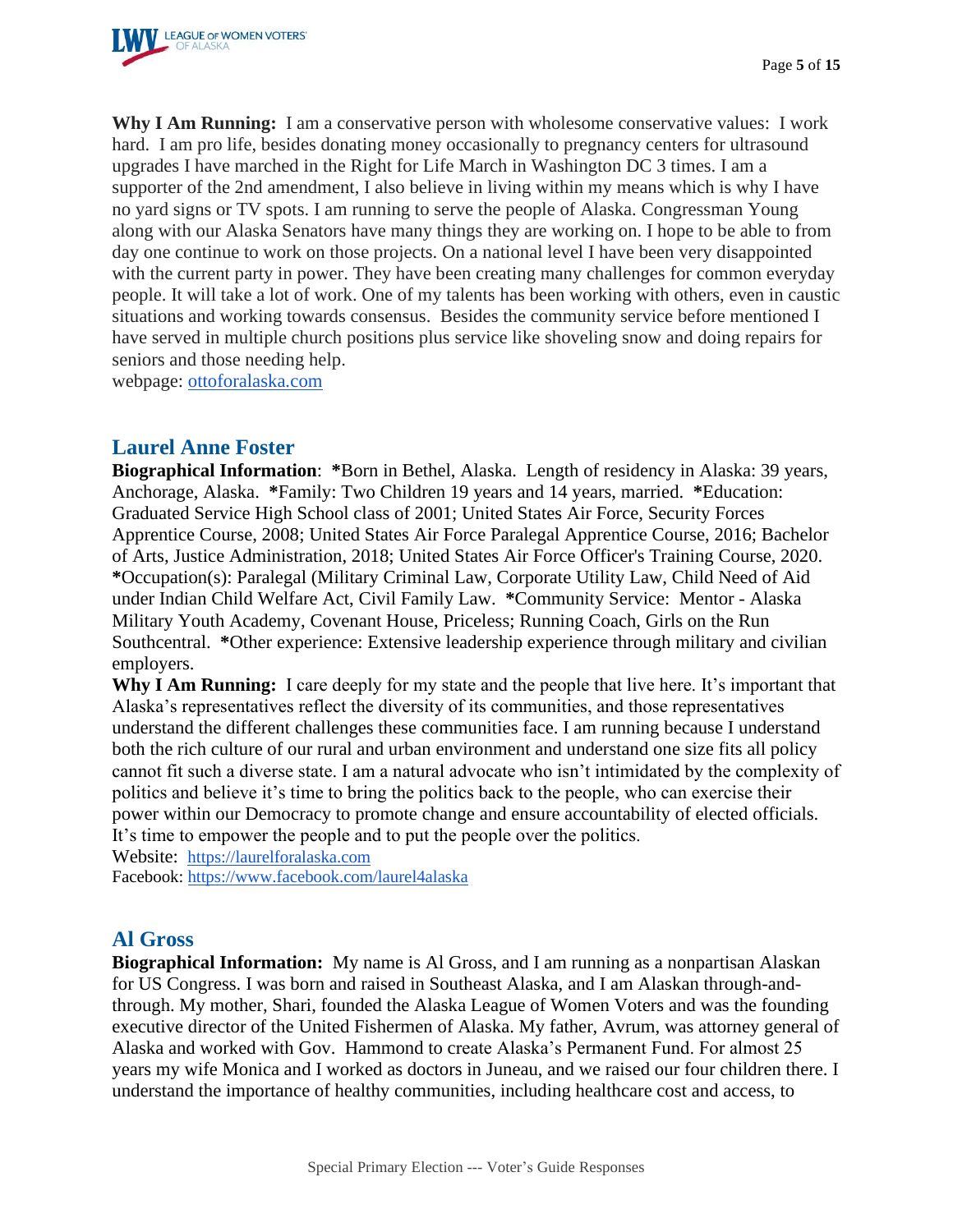

Alaskans. Since high school I also have worked as a commercial fisherman, and I continue to gillnet salmon in Southeast. We moved to Anchorage four years ago, but we also own a home in Petersburg. I know firsthand what makes Alaska special: our people and our land.

**Why I Am Running:** I'm running for Congress because Alaska needs a new leader, a bold vision, and a strong voice. As a lifelong Alaskan, I know what happens when oil production declines, fisheries collapse, healthcare and transportation costs skyrocket, and businesses shut their doors. I understand when inflation and rising prices make it harder to take care of your family. My top priority as your congressman will be to revitalize our state's economy. I am a hard-working doctor and a fisherman, and I am ready to work for you. I will deliver capital projects to the state and create new jobs. I will expand our energy sector, lower transportation and healthcare costs, support issues important to Alaska Native Peoples, invest in our military and Arctic defense, and fight for sport and commercial fisheries. I am excited to be your next congressman. I have a great vision for Alaska and a strong independent voice.

Website: [https://dralgrossak.com](https://dralgrossak.com/)

Facebook:<https://www.facebook.com/dralgrossak/> Instagram: [@dralgross](https://www.instagram.com/dralgross/)

# **Don Knight**

**Biographical Information:** I'm a pilot who arrived in AK from NH via my Cessna 172 on Jun. 13th 1969 and also a Flight Instructor, I've been a squadron commander in both the Alaska Air National Guard, and the Civil Air Patrol. My main occupation has been as a mechanical engineer on three major pipeline projects, most notably the Trans Alaskan Pipeline as the DOI Asst. Construction Coordinator for all aspects of the project.

I am married and have three amazing daughters and two grandsons. Since retirement we travel extensively throughout the USA and beyond.

**Why I Am Running:** My decision to run was based on my belief that our legislative system needs improvement at Local, State, and Federal levels.

The problems that I see include the following

- 1. To solve Issues, voters need to remain in the loop. Electing a representative and then not continuing to be involved in the resolution has not worked.
- 2. Representatives are not elected to represent themselves, but the voters. They need to know *your* issues. This is the voters' government. We need to stop giving it away to the elected. Expecting others to solve *the issues you see* doesn't work. Representatives are your tool, not your genie.
- 3. Being a candidate has already given me considerable insight. Candidates don't need a dynasty name to succeed, or to spend a lot of money to become known to the voters. Unfortunately, at present this is more difficult than it should be.

My philosophy as a candidate.

- 1. I won't ask for your vote, but rather let you get to know who I am so that you can make a better choice.
- 2. I will not campaign against other candidates. Each voter can get to know the candidates as they choose and make their choice.
- 3. We are all individuals unlike any other. So to me it is obvious that we need to listen to each other and learn from each other. I like to say we can learn from 3 year olds as well as 103 year olds!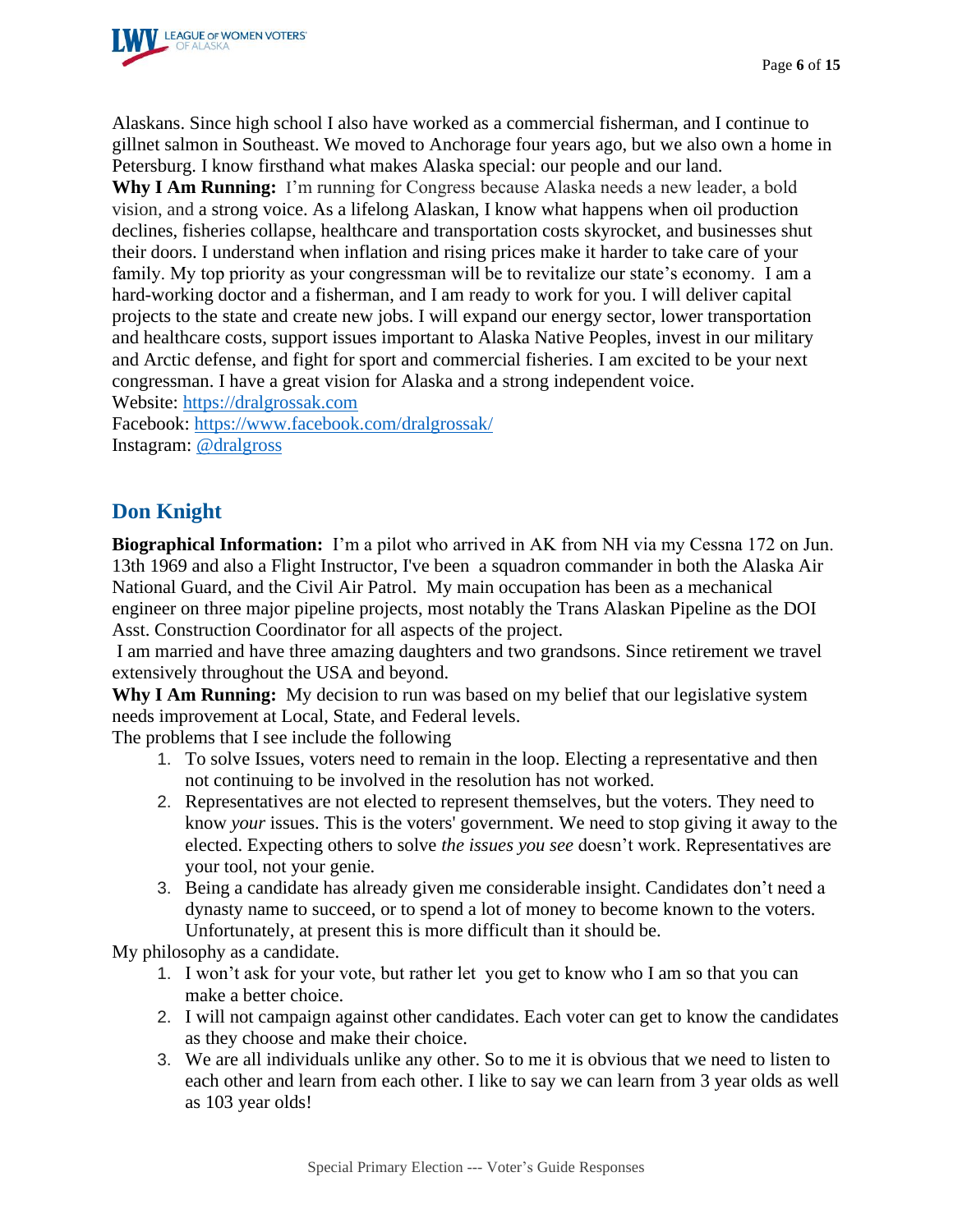

- 4. At present, I don't have a website, or U-Tube presentations, although I hope to create one or both if time permits.
- 5. To do my best to be honest, to act in the best interest of Alaskans and of all in the USA, to take and honor the oath of office, and have empathy for and make an effort to "Love (care for) one another"

Email: [AnewDONforALASKA@gmail.com](mailto:AnewDonforAlaska@gmail.com)

#### **Jeff Lowenfels**

**Biographical Information:** Born in New York, March 10, 1949. Alaska resident since 1975. Education: Scarsdale High 1967, Harvard College 1970, Northeastern Law School 1975. Work Experience: Partner in Lewis & Lowenfels, representing inventors 1999-present; CEO, VP, General Counsel, Yukon Pacific Corporation 1989-1999; Partner, Birch Horton Bittner and Cherot 1982-1989; Assistant Attorney General 1975-1982; Introduced pizza by the slice via Legal Pizza 1975-1979; Board and Bio Ag consultant; Author of 5 award-winning science/gardening books.

Family: Happily married to Judith Hoersting (48 years), raised two wonderful children in Anchorage and now have 2 terrific grandchildren. Past boards include Gardenwriters of America (past president), Alaska Botanical Garden, Alaskans for Litter Prevention and Recycling, Commonwealth North (past president), Arctic Power, Providence Community council, Mayor's Beautification Committee. ADN Garden columnist for 46 years. Founder: Plant a Row for The Hungry.

**Why I Am Running:** I am running to serve Alaska in a way *other* than answering gardening questions or sitting on boards and commissions… both of which I have done. Thanks to Alaska, I was blessed with a unique legal practice and business career. As a natural resources attorney, I gained extensive experience with Alaska land, resource issues and statutes, worked with an awful lot of the Federal agencies on behalf of clients that included mining interests, Corporate and Village ANSCA entities, oil and gas companies and more. I will use this experience to ensure our interests are not forgotten during the House legislative process and to assist Alaskans when working with the federal government.

Social Media:Website: [www.alaskansforjeff.com](http://www.alaskansforjeff.com/) Facebook:<https://www.facebook.com/AlaskansForJeff> Instagram @alaskansforjeff

## **Robert "Bob" Lyons**

**Biographical Information:** I've been in Alaska for most of my life, from the Delta, Greely to Fairbanks, and Bethel. That is where I met my wife Alexandria, a Yupik woman from Kipnuk out west. Our two children, Annemarie 21 and William turning 16, they both know what is at risk in the upcoming election, little rabbits have big ears. My father was military, US Army, his life dream was to get to Alaska. Dad sacrificed much to achieve it. I've worked in the airlines in bush Alaska throughout my twenties, operated truck and equipment for 15 years. I currently reside in Mat-Su Valley with my family. I have a BA in Psychology with a minor in history, an AA in Gen Ed with a human service.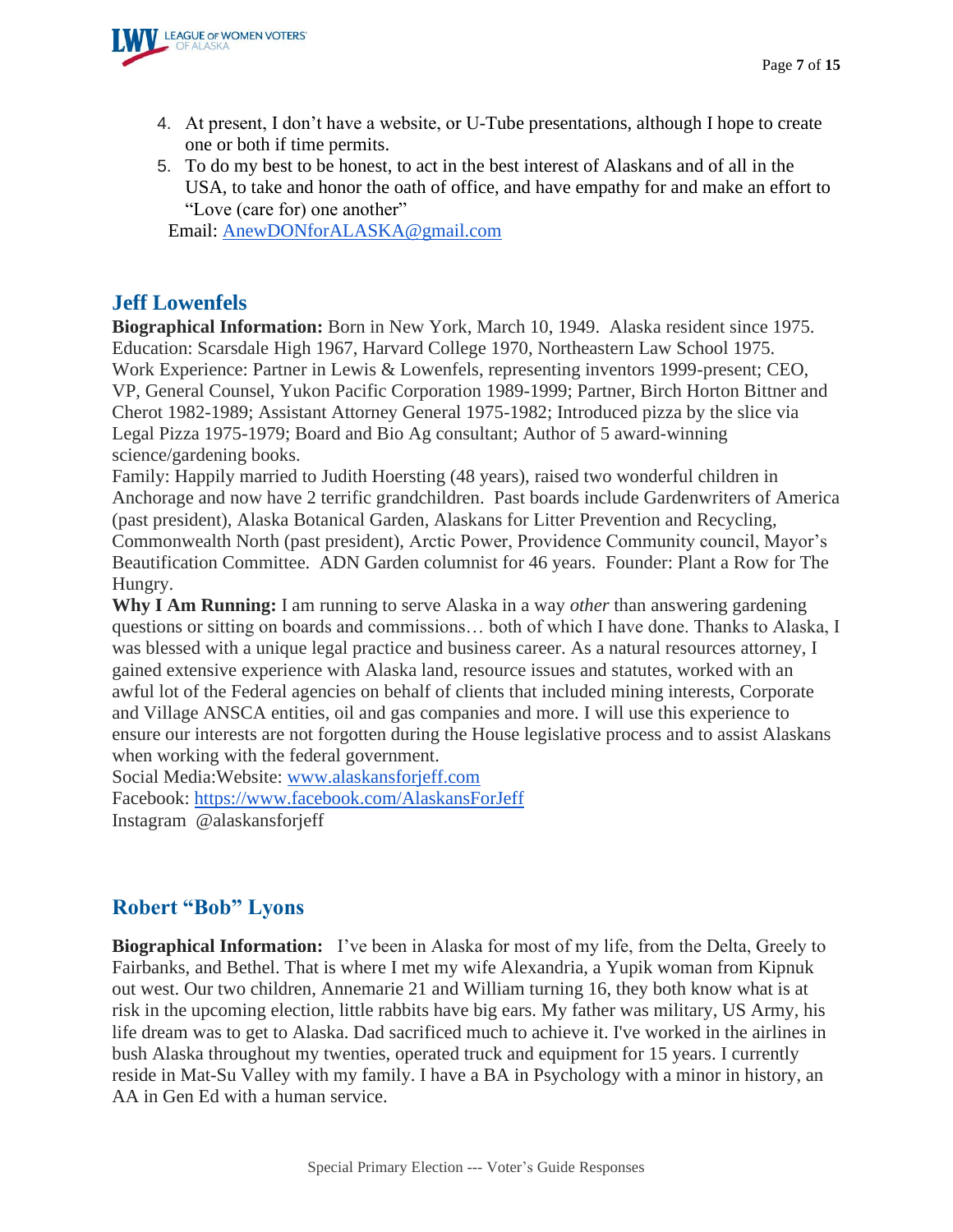

I built my homes, my cabin I built by hand working on my rental projects and such. I have hauled fuel in frozen weather and pulled bulldozers from the frozen overflows. I have helped weld floats in cold lakes and driven over the icy river road as it rumbles and groans!

Community service: I have dragged the homeless from the frozen snow and given them blankets. I worked some in local government in the valley, working on parks and rec projects. I have waited hours in lines at food-banks for people really affected directly by poor policy. I have walked day in and day out assisting addicts with recovery, I have put my dear Alaskan brothers in the ground. I know our people.

**Why I Am Running:** I stated openly why I entered this race since I started in October 2021, well before Don's passing, his votes, his age and his need to retire. I wish his family the best, I always voted for Don, as many in Alaska can say. I witnessed the direction we have been going and the pain brought with the mandates and illegitimate lockdowns, the firing of our neighbors. I am tired of the big name, "say what you want to hear " politicians and believe Alaskans need some defense against the wolves that smelled Don's position coming open, and want to pursue interests other than representing the Alaskan people. A true and honest voice was needed. I am vowing a 2 term limit and would like to hand the baton off to a new generation of Alaskans. Alaska Interested Alaskans. I have worked downtown in Anchorage and in the valley and out west witnessing the horrors of the drug epidemic and the results of our entrenched political class and the suffering of our communities. We need a strong voice to carry through for our people. Thank you Alaskans for hearing me out.

**website and/or social media account: [www.alaskansvotebob.com;](http://www.alaskansvotebob.com/) FB and GAB and Gettr.**

## **J. R. Myers**

**Biographical Information:** Born in Great Falls, Montana on 01/03/1963; have lived in Alaska since 2003; reside outside of Soldotna in the Kenai Peninsula Borough; graduated from CMR High School in Great Falls, MT in 1981; earned my Bachelor of Science, Master of Human Services and Master of Professional Counseling degrees. I am a Nationally Certified Counselor and a Master Addictions Counselor; a Licensed Professional Counselor and Counselor Supervisor in Alaska. I am the founder and Chairman of the Alaska Constitution Party, now part of the Life & Liberty Caucus of the LP. I have served as Vice Chairman of the Alaskan Independence Party. I have recently become a Lifetime Member of the Libertarian Party, which I initially joined 12/1981. I have been an elected precinct committeeman of the Reform and Republican parties. I was the 2014 Alaska Constitution Party nominee for Alaska Governor, garnering 6,987 votes statewide. My other service includes the following: Member, ANTHC Behavioral Health Academic Review Committee; Chairman, Alaska Counseling Association; Chairman Kenai/Soldotna Mental Health Task Force; Chairman Kenai Peninsula Counseling Association; Chairman Montana Coalition of Disabilities; Montana Mental Health Citizens Advisory Committee; Board Literacy Volunteers of America, Montana; Montana Coalition Against Poverty; Board member Great Falls Native American Association/Health Clinic; Board member for Haines Borough Fire Service Area #1, and for Kenai Peninsula Borough Central Emergency Services.

**Why I Am Running: \***Life, Liberty and the Pursuit of Happiness! That is what I advocate. We all want a strong and prosperous Alaska, a strong and prosperous America. This has been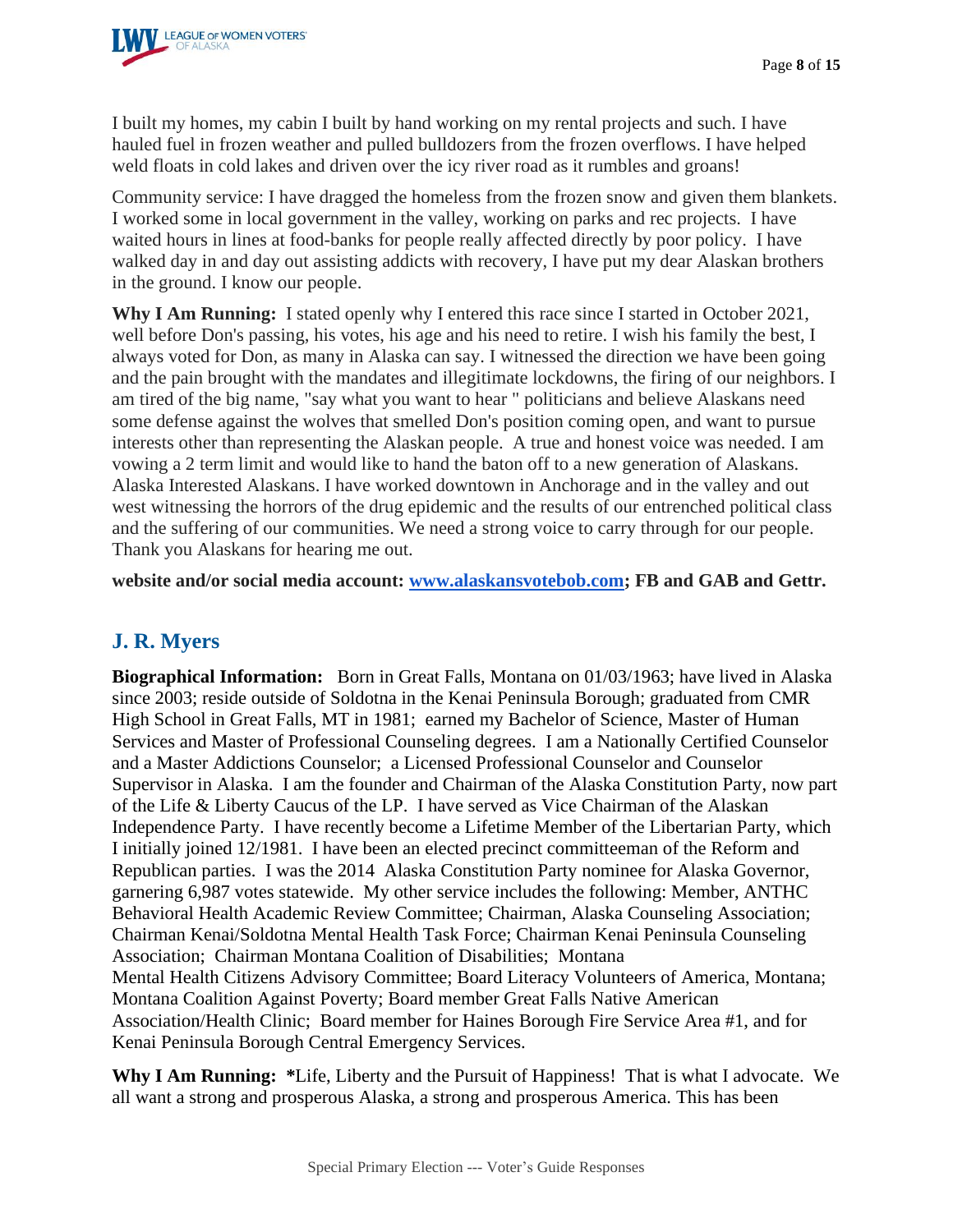

increasingly imperiled by the same as usual policies of the same as usual old parties. It's time to move past that failed model. If we truly want freedom, we can no longer do things, as usual. \*Alaskans deserve someone in Washington, D.C. who isn't afraid to speak truth to power, and to assertively engage other leaders to accomplish the best for our people. Alaskans deserve someone smart, bold and courageous representing them in Congress.

\*We were given a Republic, if we could keep it?!? This applies to both Alaska and to the United States of America. It will take all of us working together to restore our Republic. Are we up to the task? Government of, by and for the people requires each of us to be informed, ever vigilant and civically active.

\*I know the value of being connected and working together for the common goal of building our Alaskan community. Unprecedented times require unprecedented solutions. I would be honored to serve as the Representative for All Alaskans in the House of Representatives in Washington, D.C.

Website: http://Johnrichardmyers.com

FaceBook: <https://www.facebook.com/J.R.MYERSforAlaska> Twitter: <https://twitter.com/JohricmyeJ>

#### **Emil Notti**

**Biographical Information:** Personal: Born Koyukuk, Alaska, 1933; lived in Alaska most of my life except for military service and college.

Education: Mt. Edgecumbe High School; Marshall College, Huntington, West Virginia; Northrop Institute of Technology, Graduated BSEE-BSAE

Occupational: Alaska Commissioner of Community and Regional Affairs; Alaska Commissioner of Commerce, Community and Economic Development; Doyon Limited, President; AFN, First President

Military: US Navy during Korean War, 4 Years, Honorable Discharge

Honors: Honorary Doctor, Alaska Methodist University; Honorary Doctor, University of Alaska Anchorage; Outstanding Public Service, Sheldon Jackson College.

## **Dr. Robert Ornelas**

**Biographical Information:** Dr. Robert Ornelas from the American Independent Party is a Conference Keynote Speaker, National Youth Advocate, former AIPCA State Chairman, and a former 2012 U.S. Vice Presidential Candidate. He is passionate about his Native American and Indigenous roots throughout North America and the South Pacific.

**Why I Am Running:** \*Not in agreement with the Bering Strait Railway Tunnel beneath the Bering Strait between the U.S. State of Alaska and Russia Chukotka region. We don't need Russian troops from the other side invading the same way they are invading Ukraine. \*We should be concerned with border towns in Alaska that do not have access to schools, groceries, and medical. We need better relations with Canada. \*The U.S. can not rely on natural gas coming from Russia. We must end unnecessary restrictions on petroleum and natural gas extractions.\*Move State Capitol from Juneau, Alaska to Wasilla, AK.\*We must end age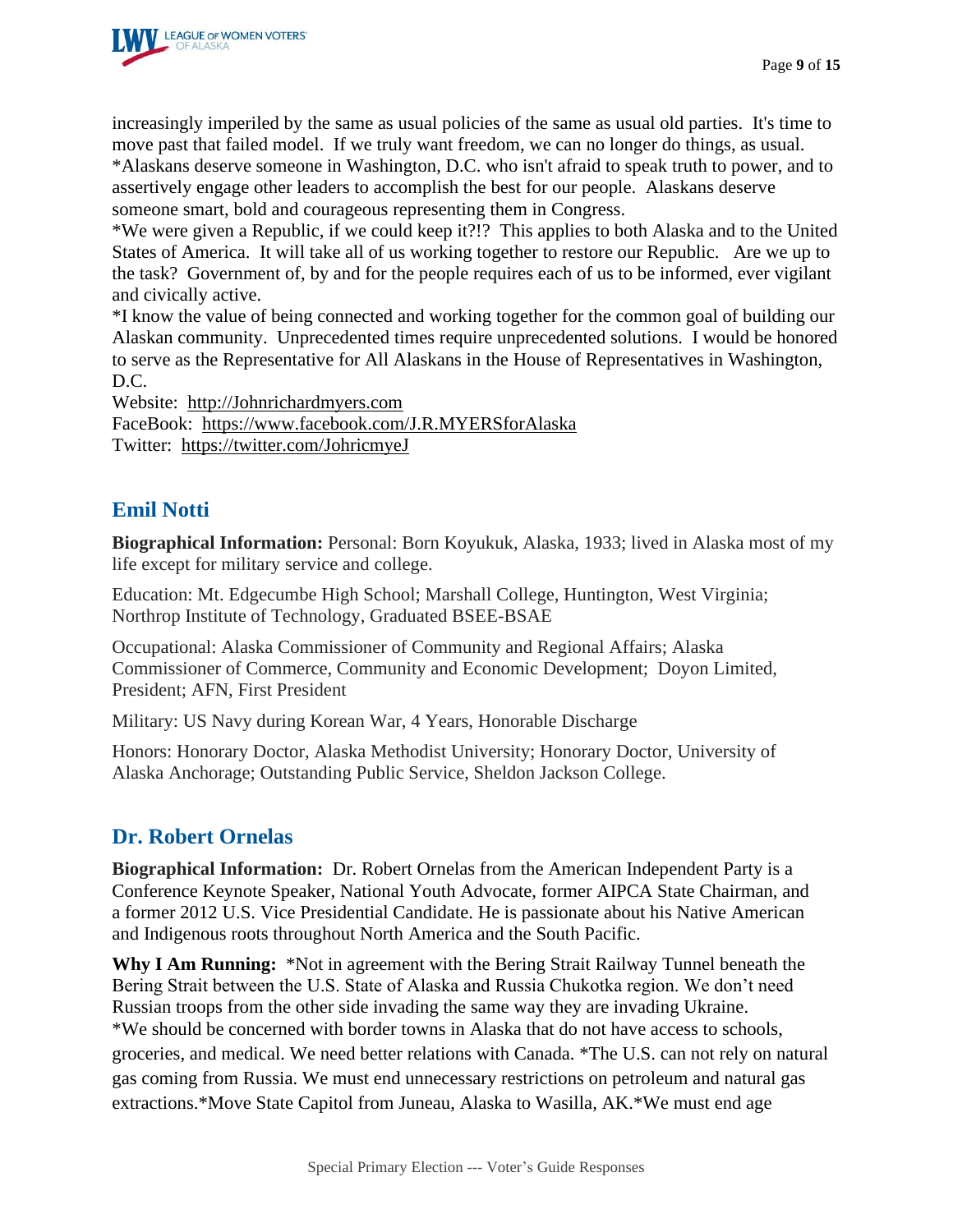

discrimination for State Militia. \*Direct the NOAA (National Oceanic and Atmospheric Administration) to fix the maritime boundary between Little and Big Diomede Islands Pursuant to UNCLOS 1 of 1958. \*Clarification of Pains and Penalties.

Email: rbrtornelas@aol.com

Website: **[www.aipca.org](https://www.aipca.org/)**

#### **Mary S. Petola**

**Biographical Information:** I am a Yup'ik Eskimo and salmon advocate who represented the Bethel region in the Alaska House of Representatives for 10 years. During that time I helped rebuild the Bush Caucus, which improved the quality of life in rural Alaska while I was Chair.

For the past five years I served as Executive Director of the Kuskokwim River Inter-Tribal Fish Commission, where I helped bring together 118 Tribes and rural Alaskans to advocate for the protection of salmon runs in Western Alaska.

I served on the Orutsararmiut Native Council Tribal Court and the Bethel City Council, and on the boards of the Nature Conservancy, the Alaska Humanities Forum, the Alaska Children's Trust, Foreaker and the Russian Orthodox Sacred Sites in Alaska.

I spend summers with my husband Buzzy and our seven children and two grandchildren fishing on the Kuskokwim River, where I began fishing commercially with my father at age six. **Why I Am Running:** Alaska's next representative will shoulder the heavy responsibilities of bringing federal money back home and championing the diverse interests of rural and urban Alaskans. In the face of environmental and economic challenges, we need the federal government to help stabilize and responsibly develop our state economy for the benefit of living and future generations. That means supporting critical infrastructure projects and working individuals and families, and providing high quality and affordable education and health care.

Everyone in Alaska deserves to live in a safe community. I want to address the climate emergency and ensure responsible resource development so that future generations can remain connected to the land through our cultures and ways of life, including food and jobs.

As our next representative, I'll pursue both the stability and progress that our state needs. *Website: [www.marypeltola.com](http://www.marypeltola.com/) Facebook:**[www.facebook.com/Peltola4Congress](http://www.facebook.com/Peltola4Congress)* Twitter: <http://twitter.com/MaryPeltola>

#### **Tara Sweeney**

**Biographical Information:** I grew up in rural Alaska and am a lifelong Alaska resident, educated at Barrow High School and Cornell University. I'm an enrolled member of the Native Village of Barrow and the Iñupiat Community of the Arctic Slope and a shareholder of Arctic Slope Regional Corporation. My career spans from small-business owner to executive leadership within Alaska's largest privately owned company. In 2018, I was unanimously confirmed by the U.S. Senate to serve as the 13th Assistant Secretary of Indian Affairs at The U.S. Department of the Interior. I was honored to be the first Alaska Native to serve within the Federal Government in this capacity. I've served as the co-chair of the Alaska Federation of Natives and as international chair at the Arctic Economic Council. I serve on several boards including, The Ted Stevens Foundation, First National Bank of Alaska, Seven Glaciers and Alaskans for Commons Sense. I have spent my life advocating at the federal level for public policies important to Alaska's economy. My husband and I live in Girdwood and have two grown children.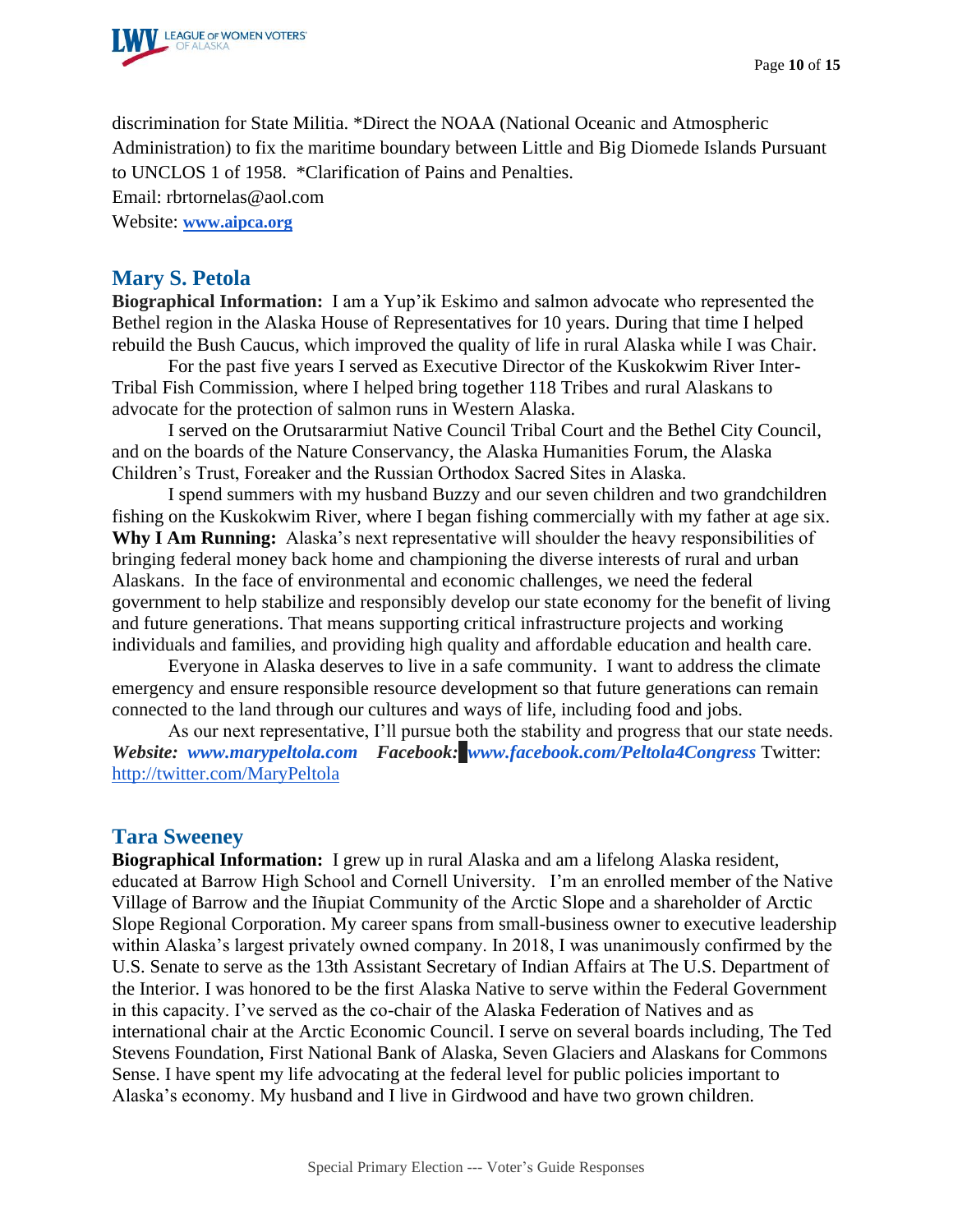

**Why I Am Running:** I'm running for U.S. Congress because Alaska needs effective leadership in Washington, D.C. Like you, I represent the fabric of Alaska. I'm the mother that worries about the health, education, and well-being of my children. I'm a small business owner. I value Alaska's vast natural resources, and our high environmental standards. I care deeply about the impacts of our changing climate, and I'm alarmed by federal policies that disproportionately impact our state. I love the bounties provided by the land and sea. I am focused on delivering results for Alaska. We need a robust economy, strong labor force and investment into infrastructure across the state to improve the quality of life in our communities. We need to promote development of our natural resources, maximize our strategic location in the interest of national security and arrest the growing trends of social challenges impacting Alaskans and our communities.

**Website:** [www.taraforalaska.com](http://www.taraforalaska.com/) **Twitter**:<https://twitter.com/taraforalaska> **Instagram**:<https://instagram.com/taraforalaska>

## **Jo Woodward**

**Biographical Information:** Born in Georgia on a New Year's Day; I have resided in many US States; Visited Alaska twice before my final move in 2012/Fairbanks. Education: Vocational training, College, Certificates, edX.com & Alaskax.com (online courses). Occupations: Small businesses to Nation-wide corporation employment. Some self-employment. Family: Mostly deceased. Community Service: First Baptist Church Fairbanks, The Oprah Show, Red Cross, League of Women Voters Tanana Valley, Fairbanks Senior Center, Arbor Day Committee, Fairbanks Genealogy Society, Fairbanks Homeless Coalition. Other Experience: High School officers e.g. president, treasurer. Volunteer: March of Dimes, United Way, Hospice

**Why I Am Running:** The reason I chose to become a candidate for the US House of Representatives for Alaska is to serve Alaskans and my friends (the wildlife). I see a need for the present and the future of Alaskans in health protection. I'd hope to introduce a major service that would keep Alaskans employed for years to come. Extending careers that could have students remaining in Alaska to attend college; engineering. The said project(S) if approved by Alaskans would surely have Congress' approval. The short-term vacancy offers minimal time for much change. There are current matters that require attention and upgrades in Alaskans' lives. All of which I hope to have a positive role in the advancements.

Due to the unexpected notice for vacancy I do not have a website for further introduction and information.

## **Adam Wool**

**Biographical Information:** I moved to Fairbanks, AK in 1982 from Boston to visit my brother and check out life in AK. I ended up taking classes at UAF and started a business (Hot Licks Ice Cream). I graduated with a physics degree but remained in the small business world. After selling my share of Hot Licks to my brother I opened The Marlin and subsequently the Blue Loon which I owned and operated until 2019 when I sold it.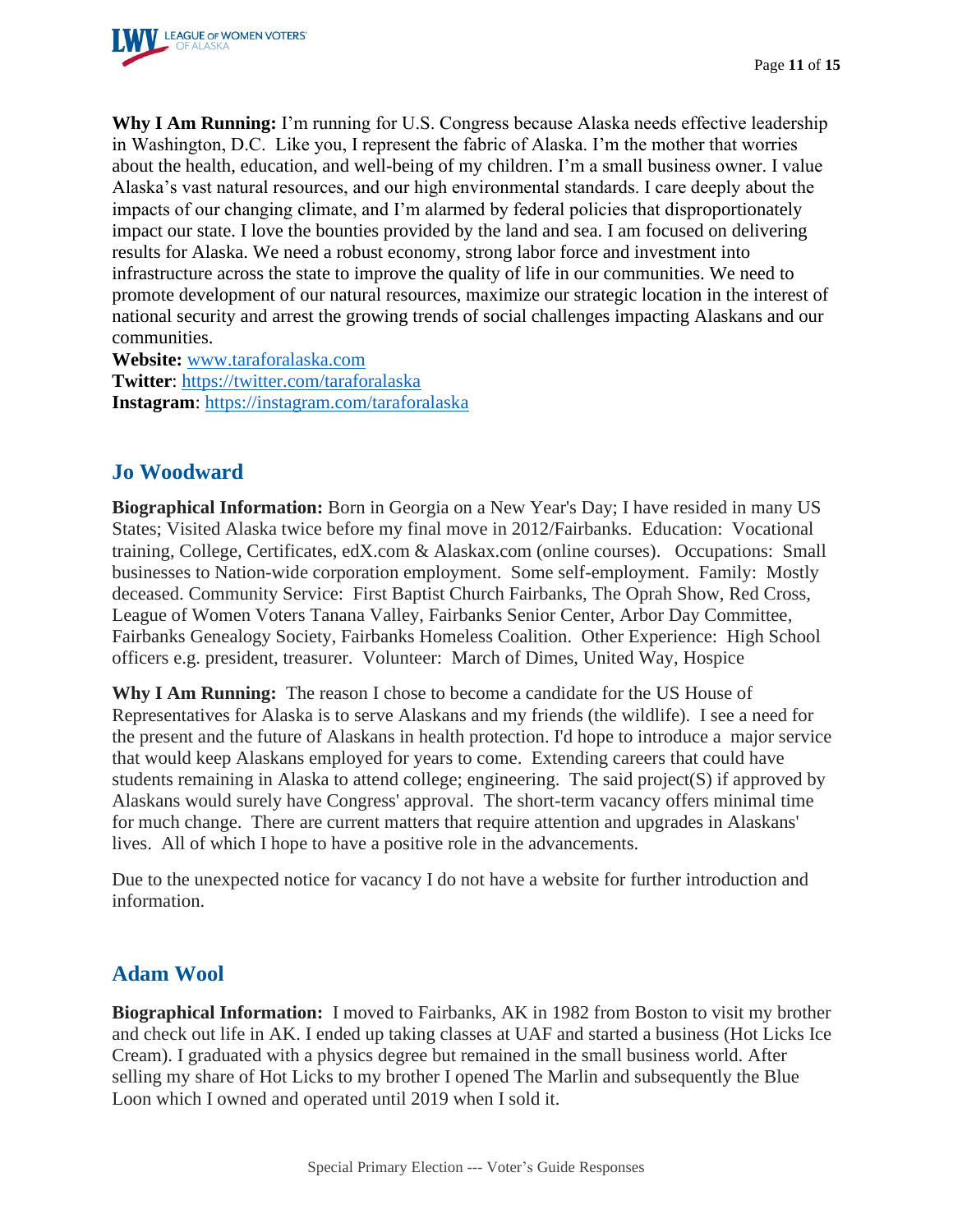

I've been married for 20 years and have two children who are in Fairbanks public schools. The Blue Loon has hosted many national music acts such as Snoop Dogg, various lectures, visiting dignitaries such as Senators, Governors and a Supreme Court Justice. It was a vital part of the community and I'm proud to have been able to provide it to Fairbanks. I entered politics in 2014 when I ran for State House and have remained in that position ever since.

**Why I Am Running:** I'm running for office because on April 1, the filing deadline, I didn't see anyone who I was excited about and who I thought could win. I'm from a politically diverse district and have been elected 4 times. I can win in a region that doesn't always vote for people in my party. I have proven bi-partisan support. I've been a State rep for 8 years and have learned the job quite well. I work with both sides and know what it takes to get things accomplished. Being a legislator has prepared me for the next step which is to go DC and represent Alaska. I've been working in Juneau in a bi-partisan caucus with a very slim majority and I am able to compromise and get things done. I do not wish to get bogged down with wedge issues that only divide, I want to build bridges, both figuratively and literally.

Website: [www.adamwool.com](http://www.adamwool.com/)

#### **Stephen Wright:**

**Biographical Information:** Birthdate: 10/31/69; Born in Alaska; lived here continuously since 2009. Education: high school, post-secondary training, college attendance, degrees/certificates, etc Ephrata High School, Ricks College, Parks College, Wayland Baptist University, Alaska Pacific and University of Alaska Anchorage Southeast. masters and dual bachelor in Business and accounting. Occupation: Teacher, Instructor, Avionics and travel self employed. Family: wife Jessica 30 years, 5 adult sons 28 to 20 year old. Community service: USAF retired community service of excellent award 2005 AETC command. Other experience: ran for Congress in 2016 10k votes. Born in Alaska now fighting regulations to make us a full state less federal control from abolishing the Jones act to full requirements established in the Alaska constitution and the statehood act. Freedom, privacy and maximum benefits for all Alaska and our way of life. Making Alaska number one in resource development partnering with best practices and keeping politics out of developing the Alaska treasures and way of life. To secure and safeguard our land, our resources and our security through national defense act measures with access roads, bridges and railway securing our future.

**Why I Am Running:** To represent all of Alaska. See my bio and more information at this website: [stephenwrightalaska.weebly.com](http://stephenwrightalaska.weebly.com/)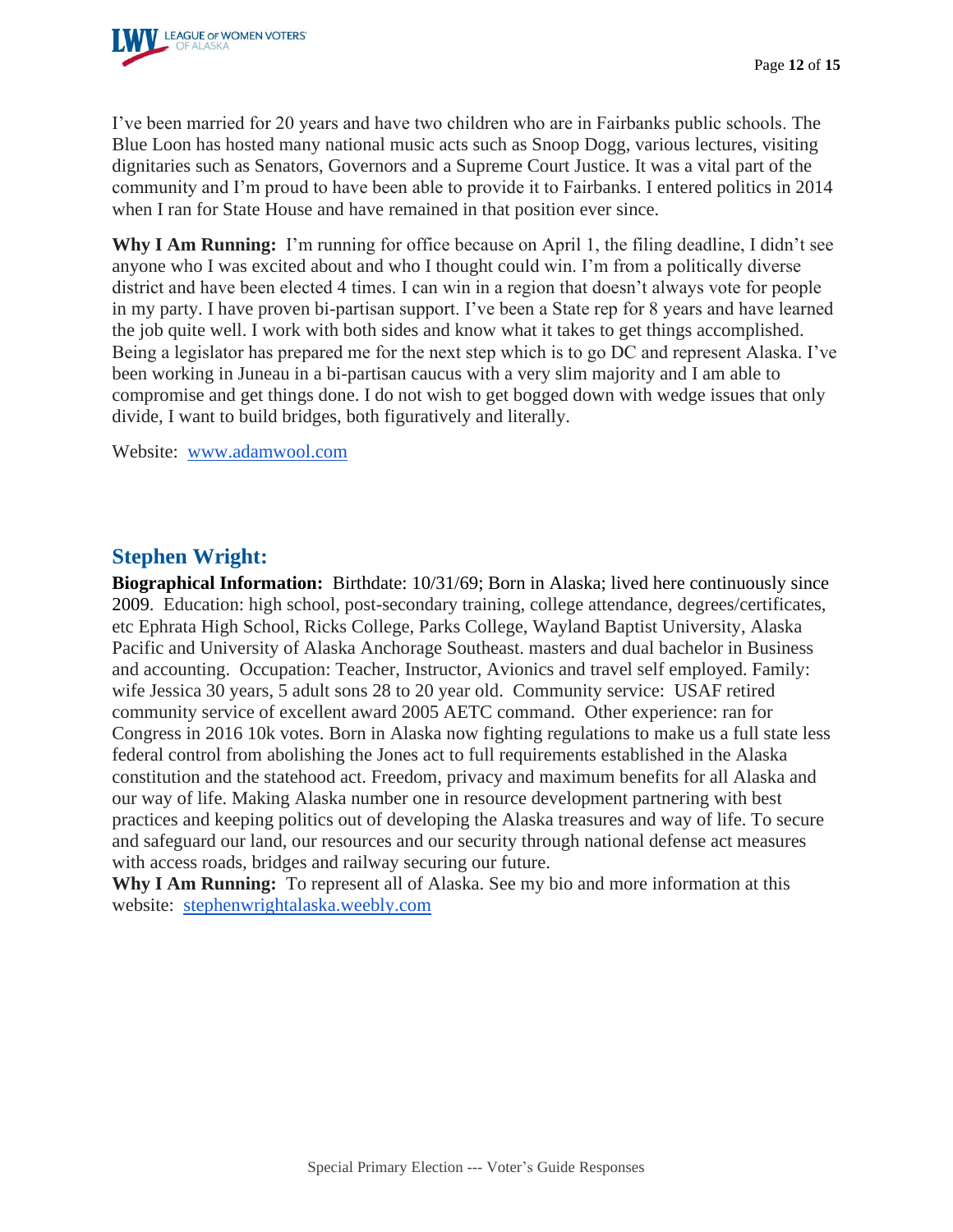

#### **Non-responding candidates: Info from the Alaska Division of Elections website**

- **1. Aguayo, Dennis (Nikiski) Email: LEBELLE@ALASKA,NET**
- **2. Armstrong, Jay R. (Fairbanks) Email: [JAYVSGOLD@GMAIL.COM](mailto:JAYVGOLD@GMAIL.COM)**
- **3. Beal, Brian (Fairbanks) Email: BEALWITHIT@YAHOO.COM**
- **4. Beck, Tim (Fairbanks) Email: [BECKALASKA@GMAIL.COM](mailto:BECKALASKA@GMAIL.COM)**
- **5. Begich, Nick (Anchorage) Email: [ALASKANSFORNICKBEGICH@GMAIL.COM](mailto:ALASKANSFORNICKBEGICH@GMAIL.COM) Website: [HTTPS://WWW.ALASKANSFORNICKBEGICH.COM](https://www.alaskansfornickbegich.com/)**
- **6. Robert Brown (Wasilla) Email: Robert.Ross.Brown@gmail.com**
- **7. Callahan, John (Anchorage) Website: [HTTPS://WWW.FUNCTIONINGADULTFORUSCONGRESS.COM](https://www.functioninggadultforuscongress.com/)**
- **8. Claus, Santa (North Pole) Email: [CAMPAIGN\\_SANTACLAUSFORALASKA@USA.NET](mailto:CAMPAIGN_SANTACLAUSFORALASKA@USA.NET) Website: [HTTPS://WWW.SANTACLAUSFORALASKA.COM](https://www.santaclausforalaska.com/)**
- **9. Dutchess, Lady Donna (Anchorage) Email: [LADYDONNA4CONGRESS@GMAIL.COM](mailto:LADYDONNA4CONGRESS@GMAIL.COM) Website: https://www.ladydonna4congress.us**
- **10. Gibbons, Thomas R. (Tom) (Glennallen) Email: [ALASKATOM63@GMAIL.COM](mailto:ALASKATOM63@GMAIL.COM)**
- **11. Griffin, Karyn (Soldotna) Email: [23KGRIFFIN@GMAIL.COM](mailto:23KGRIFFIN@GMAIL.COM)**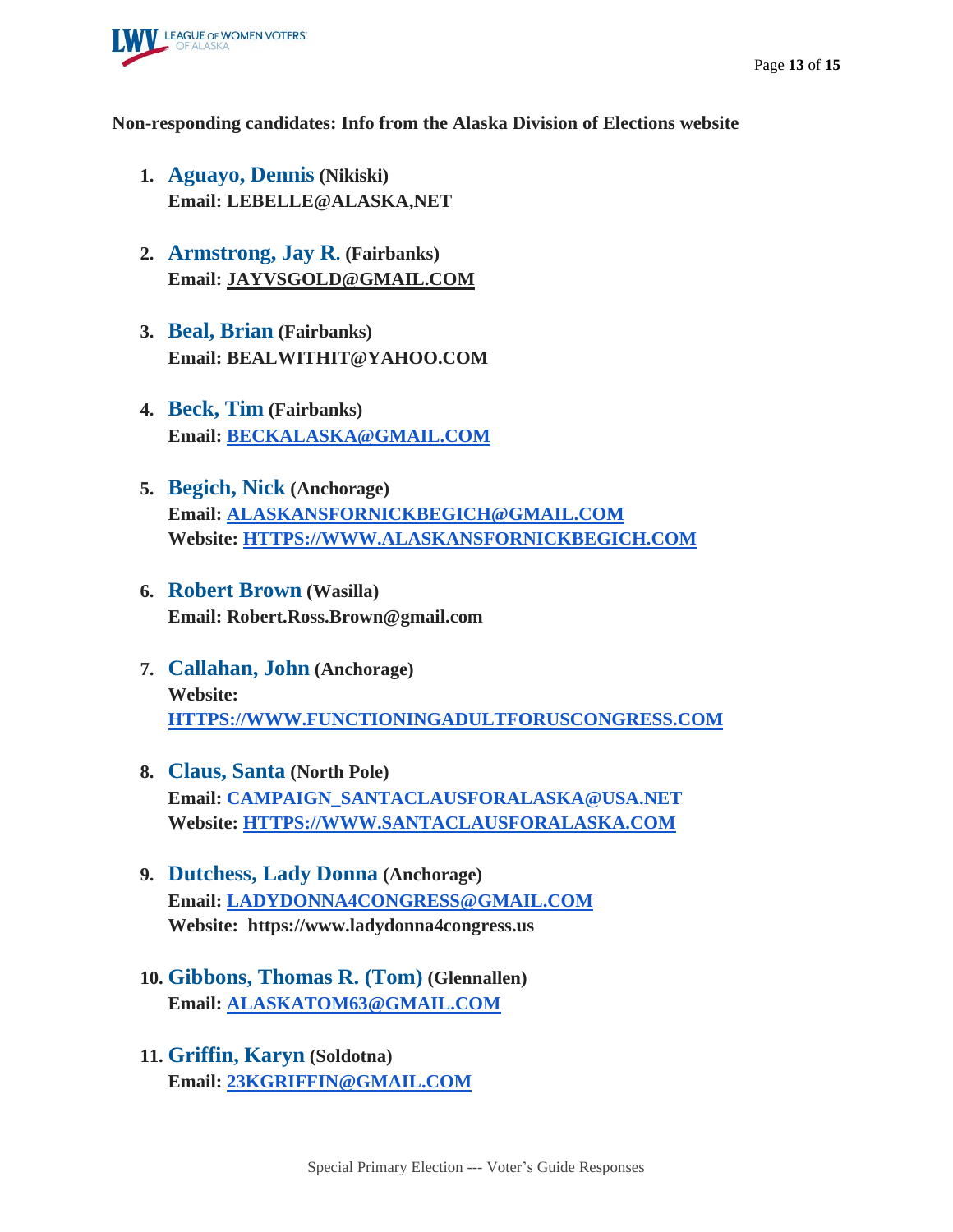

- **12. Halcro, Andrew J. (Anchorage) Email: [Andrew@WHYHALCRO.COM](mailto:Andres@WHYHALCRO.COM) Website: [https://www.whyhalcro.com](https://www.whyhalcro.com/)**
- **13. Heintz, Ted S. (Anchorage) Email: [Repairtherepublic@protonmail.com](mailto:Repairtherepublic@protonmail.com) Website: https://www.repairtherepublic.us**
- **14. Hibler, William D. III, (Bill) (Fairbanks) Website: https://www.billhiblerforcongress.com**
- **15. Howe, John Wayne (Fairbanks) Email: [john@howeesmachine.com](mailto:john@howeesmachine.com)**
- **16. Hughes, David (North Pole) Email: [Heedhughes@gmail.com](mailto:Heedhughes@gmail.com) Website: http://www.heedhughes.com**
- **17. McCabe, Anne M (Soldotna) Email: [sportslakefire@gmail.com](mailto:sportslakefire@gmail.com)**
- **18. Melander, Mike.E. (Fairbanks) Email: [contractingmandm@yahoo.com](mailto:contractingmandm@yahoo.com)**
- **19. Mettler, Sherry M. (Anchorage) Email: [SMRK@AK.NET](mailto:SMRK@AK.NET)**
- **20. Milligan, Mike (Kodiak) Email: [MikeMilligan74@gmail.com](mailto:MikeMilligan74@gmail.com)**
- **21. Palin, Sarah (Wasilla) Email: [info@sarahforalaska.com](mailto:info@sarahforalaska.com) Website: [https://www.sarahforalaska.com](https://www.sarahforalaska.com/)**
- **22. Pellegrini, Silvio (Fort Wainright) Email: [rep.silvio.pellegrini@gmail.com](mailto:rep.silvio.pellegrini@gmail.com)**